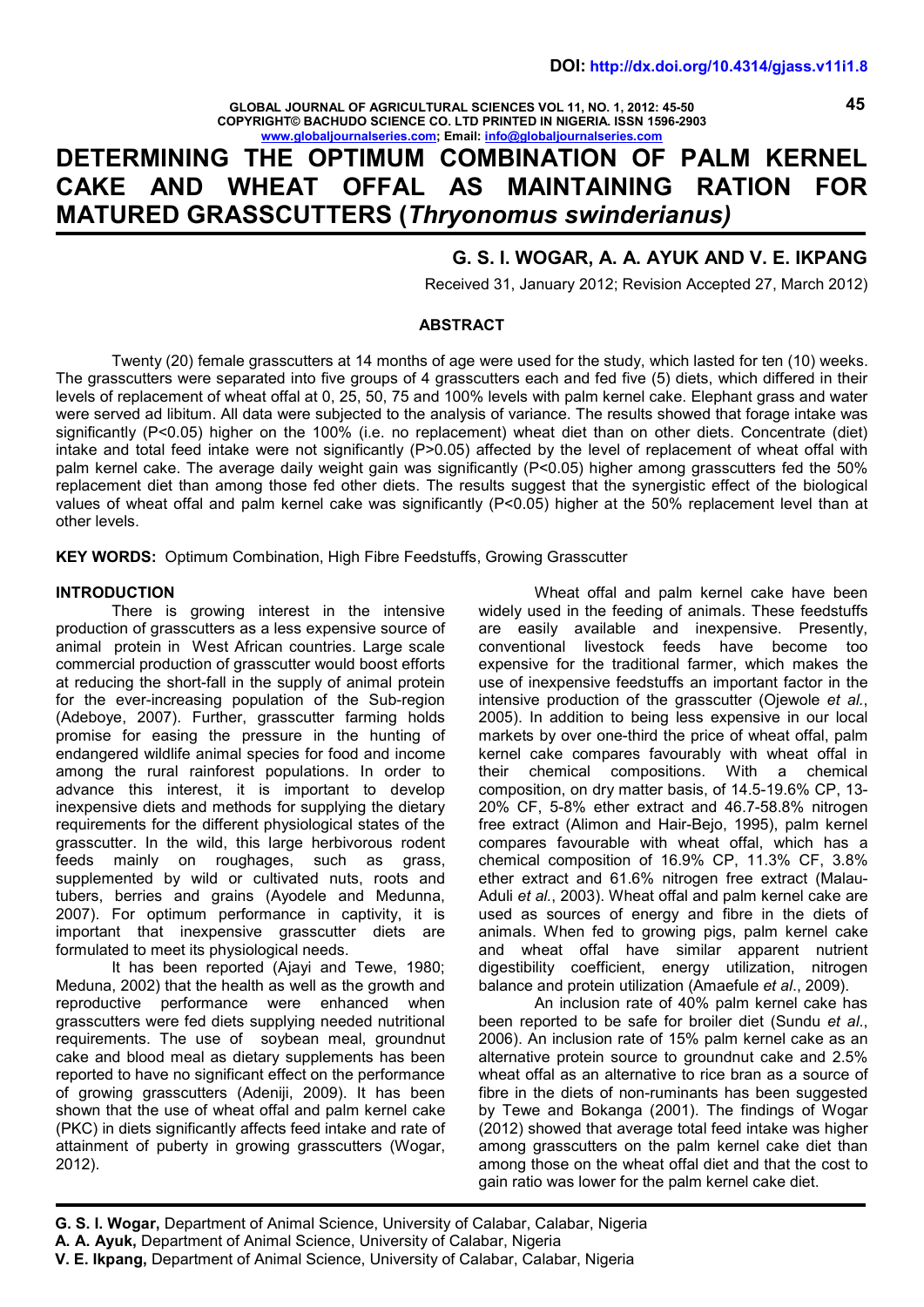Wheat offal and palm kernel cake are by-products of agro-industrial processing. These high fibre feedstuffs are relatively inexpensive in comparison to the cost of conventional feedstuffs. Microorganisms in the caecum of grasscutter convert fibre and simple nitrogen compounds to volatile fatty acids (Michalet-Doreau, 2002) and microbial cells, which can be utilized by the host (Kristensen 2005). The objective of this study is to determine the effect of combining the relatively higher performing wheat offals with the less expensive palm kernel cake in diets for grasscutter production.

# **MATERIALS AND METHODS**

The study was carried out at the Grassccutter Research Farm at Calabar, under the supervision of the Department of Animal Science, University of Calabar, Calabar, Nigeria. Calabar is at latitude  $3^0$  North and dew longitude  $7^\circ$  East. It has an annual rainfall of 2650 to drinl 3000 mm and relative humidity of 57 to 93%. The annual temperatures are between 25 and 32 $^{\circ}$  C. The study, which lasted for ten (10) weeks, was conducted between the months of September and December, 2009.

**Experimental diets:** The grasscutters were fed five different diets, which differed in their levels of replacement of wheat offal at 0, 25, 50, 75 and 100% levels with palm kernel cake . The energy content of the experimental diets ranged from 2,644 to 3,074 kilocalories of metabolizable energy per kilogram (KcalME/kg), while the crude protein (CP) content ranged from 12.25 to 16.18%, depending on the rate of replacement. The energy contents of the diets were calculated from the energy density of each ingredient of the diets. Cassava meal served as the main energy source as well as a binding agent in the diets. Soybean meal was the main source of protein in the diets. All the ingredients used were purchased from the local market in Calabar. A thick paste of the ingredients was pelleted in a pelleting machine and dried in a kerosene-fired oven at  $75^{\circ}$ C. The composition of the test diets is shown in Table 1, while the proximate composition of the diets is shown in Table 2.

**Management of research animals:** Twenty (20) grasscutters 14 months old and weighing between 3.03

and 3.45 kg were used in the study. The grasscutters were individually housed in clearly-labelled concrete cells measuring 150 x 75 x 35cm (length x width x height). The housing provided for only one opening (35 high x 45cm wide) into the cell in order to eliminate cross-ventilation and prevent the adverse effect of cold on grasscutters, which are very susceptible to pneumonia. Temperatures in the cells were in the range of 25 -  $31^{\circ}$ C during the experimental period.

The grasscutters were randomly allotted, in groups of four, to the five treatment diets. Each group was randomly fed one of the five diets. There were four replicates per treatment, with one (1) grasscutter per replicate. The grasscutters were fed the experimental diet for 7 days before records of observations commenced. This was to minimise stress due to the transfer to the experiment diet. The animals were dewormed and provided with anti stress agents in drinking water as they were introduced into the experimental housing. Elephant grass (*Pennisetum purpureum*) was fed daily as basal diet after it had been cut and allowed to wilt for two days. Water, diet and elephant grass were supplied *ad libitum*.

The animals were weighed, at the beginning and every two weeks thereafter, during the 10 weeks of the study. All cells were cleaned daily in order to ensure an acceptable level of sanitation.

**Data collection and statistical analysis:** Records were kept of the following observations: average daily forage intake (g); average daily forage dry matter intake (g), which was estimated as 12% Dry Matter content of elephant grass; average daily diet intake (g); average daily total feed intake (g), which was the total intake of forage dry matter and diet; average daily weight gain of grasscutters (g) and cost of diet (N.K).

The grasscutters were of the same age. The differences between the weights of grasscutters used in the study were within a close range. The grasscutters were, therefore, randomly allocated to the five test diets from a pool without consideration to differences in weight and age. The design of the experiment was the Completely Randomized Design. All the data collected during the period of the experiment was subjected to analysis of variance, using the Genstat (2007) software. Significant means were separated by Duncan's Multiple Range test (Steel and Torrie, 1980).

| Ingredients      | % Replacement Level of PKC |       |      |       |      |  |
|------------------|----------------------------|-------|------|-------|------|--|
|                  | 100                        | 75    | 50   | 25    | 0    |  |
| Cassava          | 32                         | 32    | 32   | 32    | 32   |  |
| Wheat offal      | 0                          | 11.50 | 23   | 34.50 | 46   |  |
| Palm kernel cake | 46                         | 34.50 | 23   | 11.50 | 0    |  |
| Soybean meal     | 18                         | 18    | 18   | 18    | 18   |  |
| Vitamin premix   | 0.50                       | 0.50  | 0.50 | 0.50  | 0.50 |  |
| Salt             | 0.25                       | 0.25  | 0.25 | 0.25  | 0.25 |  |
| Bone meal        | 0.80                       | 0.80  | 0.80 | 0.80  | 0.80 |  |
| Total            | 100                        | 100   | 100  | 100   | 100  |  |

**Table 1.** The Composition of Experimental Diets.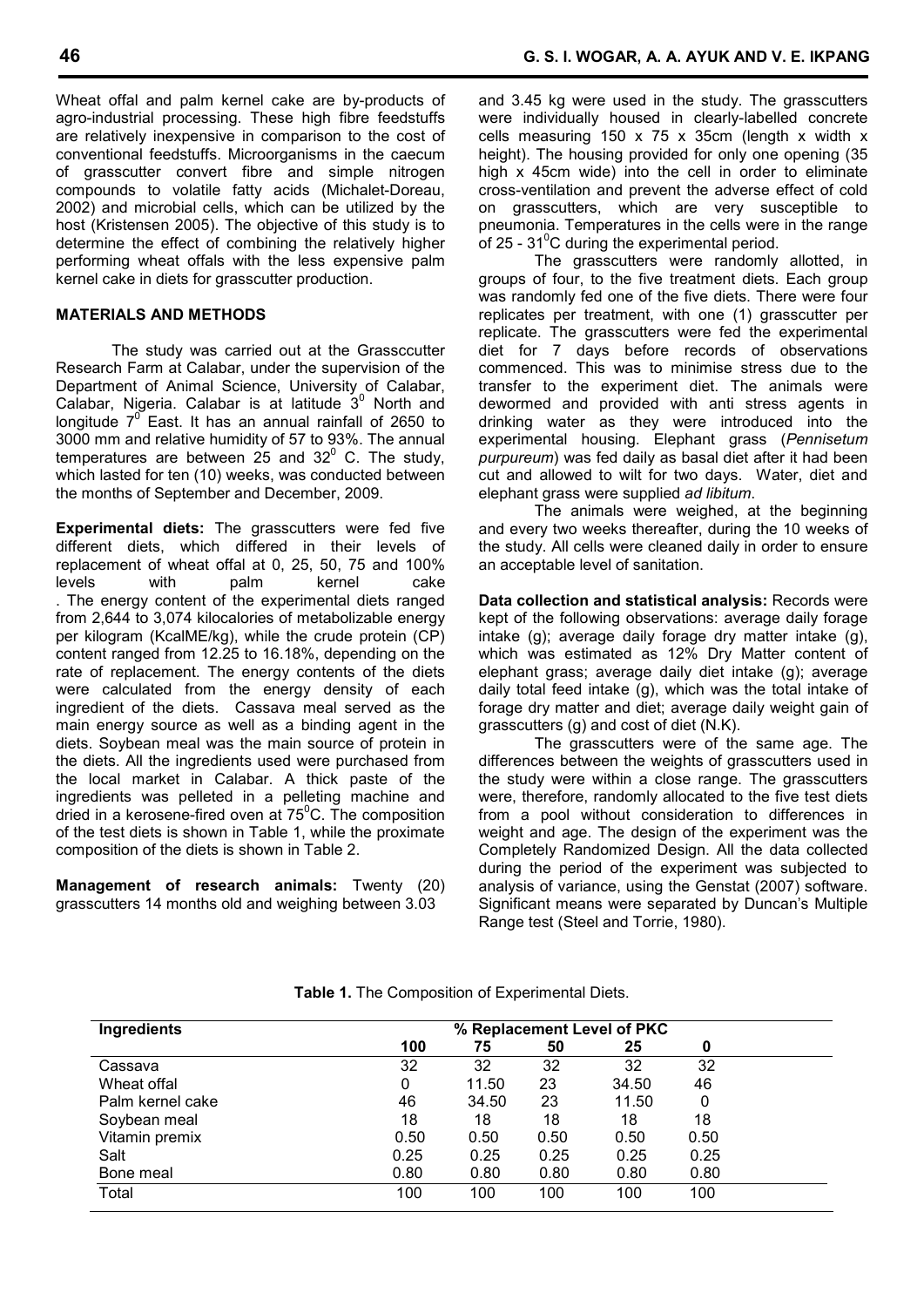#### **RESULTS AND DISCUSSION**

# **Proximate Composition of Experimental Diets.**<br>The proximate compositions of

 The proximate compositions of the experimental diets and elephant grass are presented in Tables 2 and 3 respectively. The results show that, while there were no differences between experimental diets in respect of their percentage composition of dry matter, ether extract, ash and nitrogen free extract, there were

significant differences (P<0.05) in respect of their composition of crude protein, crude fibre and metabolizable energy. The significant differences in the dietary composition of crude protein, crude fibre and energy reflect the significant differences (P<0.05) between treatments in respect of forage intake, average daily weight gain and final weight of grasscutters. These findings suggests that the performance of grasscutters was affect by the dietary content of crude protein, crude fibre and energy.

# **Table 2.** The Proximate Composition of Experimental Diets.

| <b>Parameter</b>                | % Replacement Level of PKC |       |       |       |       |  |  |
|---------------------------------|----------------------------|-------|-------|-------|-------|--|--|
|                                 | 100                        | 75    | 50    | 25    | 0     |  |  |
| Dry matter                      | 84.2                       | 85.7  | 83.1  | 84.1  | 81.2  |  |  |
| Crude protein                   | 16.18                      | 12.68 | 12.25 | 12.68 | 14.87 |  |  |
| Crude fibre                     | 14.50                      | 23.00 | 22.00 | 20.00 | 8.50  |  |  |
| Ether extract                   | 0.50                       | 0.50  | 0.50  | 0.75  | 1.0   |  |  |
| Ash                             | 4.0                        | 3.0   | 4.0   | 4.0   | 6.0   |  |  |
| Nitrogen free extract           | 64.82                      | 60.82 | 61.25 | 62.57 | 60.63 |  |  |
| Calculated Metabolizable energy |                            |       |       |       |       |  |  |
| (kcalME/kg)                     | 2908                       | 2644  | 2644  | 2726  | 3074  |  |  |

|  | Table 3. The Proximate Composition of Elephant Grass |
|--|------------------------------------------------------|
|--|------------------------------------------------------|

| <b>Parameter</b>      | % Composition |  |
|-----------------------|---------------|--|
| Dry matter            | 12.5          |  |
| Crude protein         | 8.25          |  |
| Crude fibre           | 65.50         |  |
| Ether extract         | 1.80          |  |
| Ash                   | 10.75         |  |
| Nitrogen-free extract | 13.70         |  |

# **The Effects of Replacing Wheat Offal with Palm Kernel Cake (PKC) are presented in Table 4.**

#### **Growth Performance Feed intake**

The results show that forage intake by grasscutters was significantly affected by the level of replacement of wheat offal with palm kernel cake. Grasscutters fed lower than 75% palm kernel cake in their diets consumed significantly (P<0.05) more forage than those fed the higher levels of palm kernel cake. Though differences in forage intake among grasscutters fed the 50, 25 and 0% palm kernel cake were not significant, forage intake increased significantly (P<0.05) with decreasing levels of palm kernel cake in the diet.

Dietary levels of crude protein, crude fibre and energy have been shown to affect feed intake in animals. Wogar (2011) reported that forage intake was higher on the 12% CP diet than on the 8, 16 and 20% dietary crude protein levels. It is suggested that the internal environment of grasscutters created by the 50% replacement diet had enhanced microbial fermentation in the caecum and large intestine. This could have resulted in more efficient conversion of fibre

to the volatile fatty acids (VFAs) and simple microbial cells utilized by the grasscutters. The feed conversion ratio (FCR), which was significantly (P<0.05) different among treatments, was best among grasscutters on the 50% replacement diet.

It has been reported that high fibre diets tend to increase feed intake in rabbits (Jokthan *et al.* 2006), as the high dietary fibre causes a decrease in the caloric density of the diet.The higher forage intake on the 50% replacement diet, therefore, could be due to the relatively high fibre content of that diet. This finding suggests that the increased forage intake was an adjustment to satisfy the energy demands of the grasscutters in this experiment. This agrees with the report of NRC (1977) that rabbits voluntarily adjust their feed intake in order to satisfy energy demand.

It was observed that differences in concentrate (diet) intake and total feed intake among grasscutters were not significantly affected by the level of replacement of wheat offal with palm kernel cake. This finding may be due to the similarities between palm kernel cake and wheat offal in respect of their apparent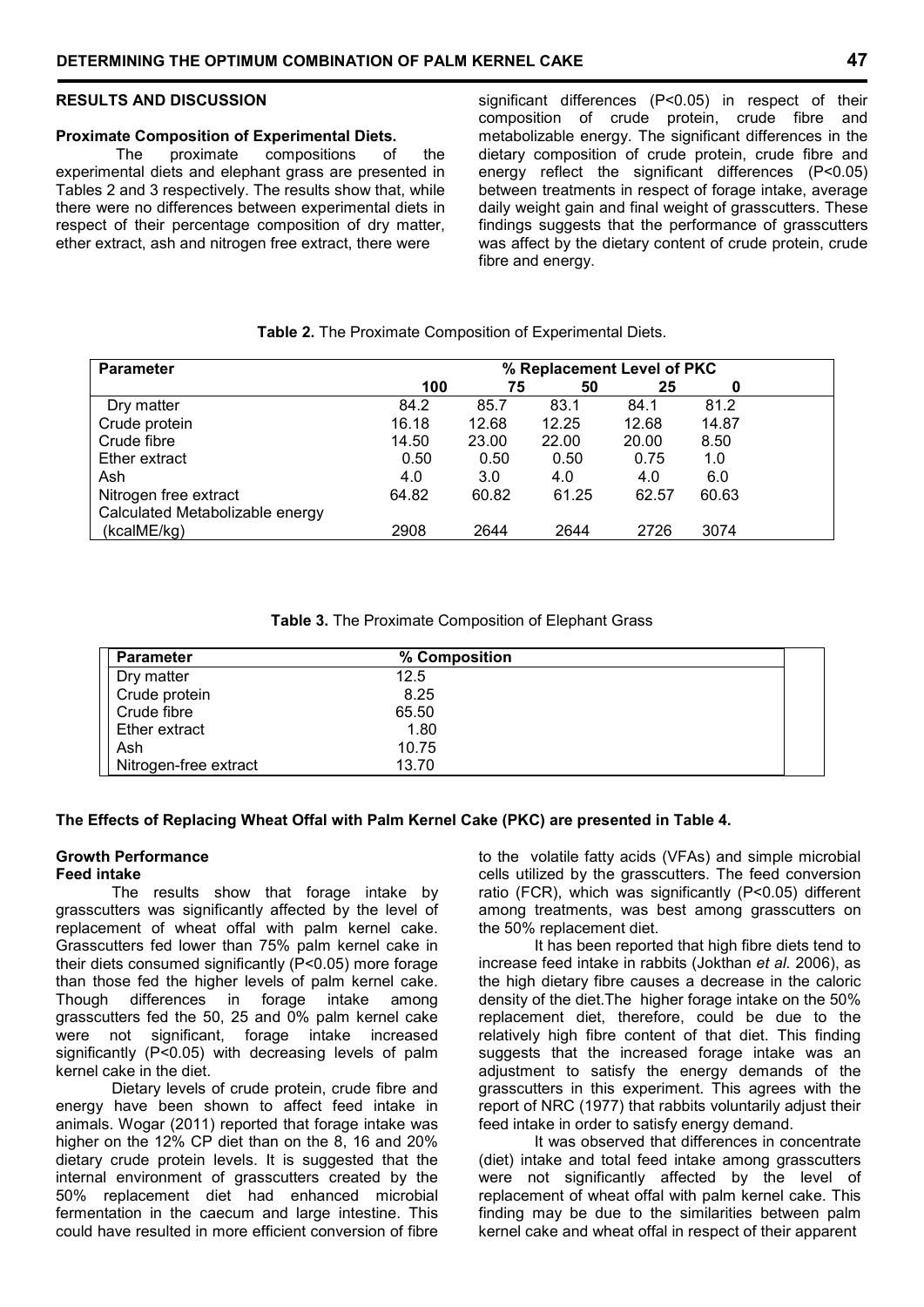nutrient digestibility coefficient, energy and protein utilization and nitrogen balance (Amaefule *et al.,* 2009). The average daily total feed intake of 231.8 to 251.6g obtained under the conditions of this experiment was within the range of 150 to 250g reported by Mensah (1995).

# **Average daily weight gain**

Grasscutters fed lower than 75% palm kernel cake in their diets had significantly (P<0.05) higher average daily weight gain. The highest average daily weight gain (19.3g) was obtained when grasscutters were fed the 50% replacement diet, while the least average daily weight gain (-5.0g) was obtained when grasscutters were fed the 100% replacement diet.

The average daily weight gain of grasscutters was significantly (P<0.05) affected by the crude fibre (CF) content of the diets. Grasscutters fed the 50% replacement diet (containing 22% crude fibre) had the highest average daily weight gain. Grasscutters fed diets containing more or less than 22% crude fibre had lower average daily weight gains. The significantly (P<0.05) higher amount of forage consumed by gestating grasscutters on the 50% replacement diet could explain the higher average daily weight gain on that diet. Microorganisms in the caecum of grasscutter are able to convert fibre and simple nitrogen compounds to volatile fatty acids (Michalet-Doreau, 2002) and microbial cells, which can be utilized by the host (Kristensen 2005). These findings indicate that the percentage digestibility of the dietary crude fibre fractions (ADF and NDF) on the 50% replacement diet (containing 22% CF) was higher than on diets with higher or lower dietary CF fibre contents. The findings of Karikari and Nyameasem (2009) suggest that daily weight gain among grasscutters decreased with increase in dietary levels of CF, ADF and NDF, while Low fibre diets have been reported to have prolonged retention times in the caecum resulting in reduced feed intake and weight gain (Bawa *et al.*, 2008).

 The average daily weight gain of grasscutters was significantly (P<0.05) affected by the energy content of the diets. Grasscutters fed the 50% replacement diet (supplying 2644 kcalME/kg) had the highest average daily weight gain. Grasscutters fed diets with higher than 2644 kcalME/kg had lower average daily weight gains. Since high fibre diets are associated with decreased caloric density, they have been reported to increase feed intake in rabbits

(Jokthan *et al*., 2006). Grasscutters on low energy diets increase their feed intake in order to satisfy their energy demands (NRC, 1977; Meredith (2010). The higher weight gain on the lower energy diet (i.e. the 50% replacement diet) in this study was due to higher forage intake, since concentrate and total feed intake were not significantly different among grasscutters. The high energy diets in this study were associated with lower than 22% crude fibre contents, which may explain the reduced weight gain on the higher dietary energy diets (Taiwo *et al*., 2005). The findings of this study indicate that the high energy diets were associated with the low fibre diets. Low fibre diets have been reported to have prolonged retention times in the caecum resulting in reduced feed intake and weight gain (Bawa *et al.*, 2008).

The average daily weight gain (19.30g) was significantly (P<0.05) higher for grasscutters fed the 50% replacement diet containing 12.25% CP. Wogar (2011) reported that the optimum crude protein requirement for growing grasscutters was 12%. The findings of this study suggest that replacement levels, resulting in higher than the optimum dietary crude protein (12.25% CP) requirement of grasscutters, were not consistent with higher average daily weight gain. At higher and lower than the optimum dietary protein level, growing grasscutters adjust feed intake and digestibility to meet nutrient requirements (NRC, 1966; Lebas et al., 1996).

#### **CONCLUSION**

The performance of growing grasscutters in respect of forage intake, feed conversion ratio and average daily weight gain was significantly (P<0.05) affected by the level of replacement of wheat offal with palm kernel cake. The findings of this study indicate that forage intake, feed conversion ratio and average daily weight gain were best among grasscutters fed a diet in which 50% of wheat offal was replaced by palm kernel cake. The results show that at the 50% optimum level of replacement of wheat offal with palm kernel cake, the dietary nutrient contents of 12.25% CP, 22.00% CF and 2600 kcalME/kg energy were significantly (P<0.05) different from other diets. It is, therefore, recommended that advantage could be taken of the Biological Value of wheat offal and the relatively less expensive palm kernel cake, especially at the 50% replacement level (i.e. 50% wheat : 50% palm kernel cake), in the formulation of relatively inexpensive diets for grasscutter production.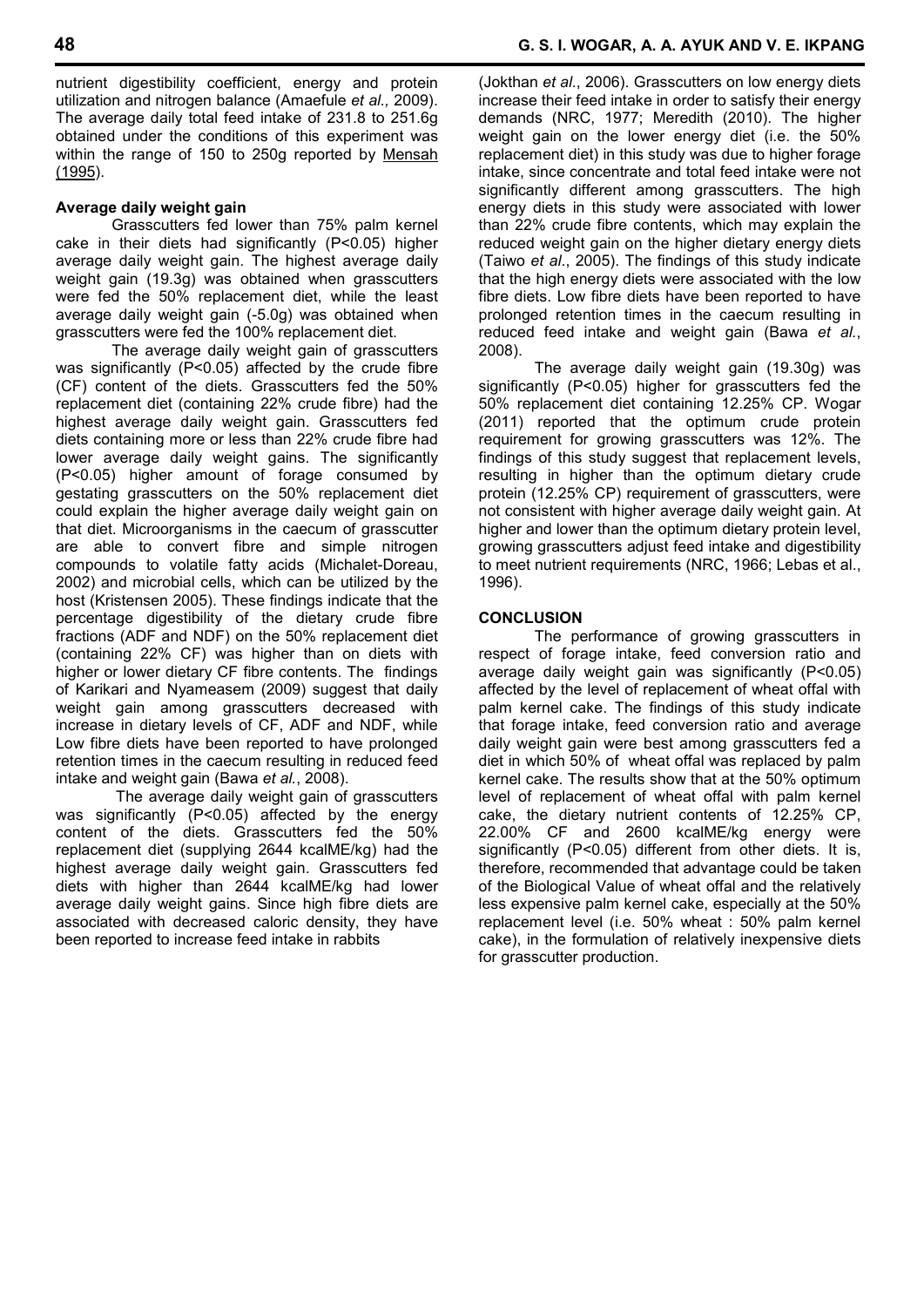| <b>Parameter</b>              |                 |                   | % Replacement Level of PKC |                    |                   |            |
|-------------------------------|-----------------|-------------------|----------------------------|--------------------|-------------------|------------|
|                               | 100             | 75                | 50                         | 25                 | 0                 | <b>SEM</b> |
| Initial body weight (g)       | 3100            | 3225              | 3025                       | 3075               | 3450              | 76.24      |
| Final body weight (g)         | $2750^{\circ}$  | 3250 <sup>b</sup> | $4375^a$                   | 3700 <sup>ab</sup> | 3150 <sup>b</sup> | 277.3      |
| Average daily weight gain (g) | $-5.0^\circ$    | $0.4^\circ$       | $19.3^{a}$                 | 8.9 <sup>ab</sup>  | $-4.3^{b}$        | 4.1        |
| Forage intake (g)             | $227.1^{\circ}$ | $252.2^{b}$       | $257.9^{ab}$               | $254.9^{ab}$       | $292.4^a$         | 10.43      |
| Concentrate intake (g)        | 203.1           | 209.9             | 204.3                      | 208.4              | 195.6             | 2.50       |
| Total feed intake (g)         | 232.7           | 251.6             | 237.8                      | 240.3              | 231.8             | 3.56       |
| Feed conversion ratio         | $-5.01^{\circ}$ | $-1.0^{\circ}$    | 1.97 <sup>ab</sup>         | $8.18^{a}$         | $-0.19^{b}$       | 2.17       |

**Table 4.** Effect of Replacement Level of Wheat Offal with Palm Kernel Cake (PKC) On Grasscutters

 $a$ <sup>hc</sup>Means on the same row with different superscripts are significantly (P<0.05) different.

# **REFERENCES**

- Adeboye, O., 2007. Grasscutter rearing in Nigeria. Greenland Publication, Nigeria.
- Adeniji, A. A., 2009. Protein and energy requirements of weaner grasscutters. Journal Animal Nutrition Applied and Feed Techonology, 9 (1): 73
- Ajayi, S. S. and Tewe, O. O., 1980. Food preferences and carcass composition of the grasscutter (*Thryonomys swinderianus*) in captivity. African J. Ecology, 18: 33-34.
- Alimon, A. R and Hair-Bejo, M., 1995. Feeding systems based on oil palm by-products in Malaysia. Proceedings of the First International Symposium on the integration of livestock to oil<br>palm plantation. MSAP. p. 105-115. palm plantation. MSAP. p. 105-115. www.fao.org/.../1280\_**OIL**\_**PALM**\_FRONDS\_F OR\_RUMINANTS\_IN\_MALAYSIA.PDF
- Amaefule, K. U., Abasiekong, S. F., Ibe, S. N. and Onwudike, O. C., 2009. Digestibility and nutrient utilization of some agro-industrial by-products fed to humid pigs in the humid Tropics. Pakistan Journal of Nutrition 8(4): 355-360.
- Ayodele, I. A. and Medunna, A. I., 2007. Essentials of grasscutter farming. Hope Publication, Ibadan, Nigeria.
- Bawa, G. S., Ajide, S. O. Adeyinka, I. A. and Ajala, M. K., 2008. Effect of varying levels of groundnut haulms and cowpea shells on the performance weaned rabbits. Asian Journal of Animal and Veterinary Advances, 3 (2): 54-61.
- Genstat. 2007. Lawes Agricultural Trust. Rothamsted Experimental Station www.vsn.co.uk/software/genstat/
- okthan, G. E., Alawa, J. P. Adeyinka I. A. and Adamu, A. M., 2006. The effect of fibre sources on the performance of young rabbits. Nig. J. Anim. Prod., 33: 192- 196.
- Karikari, P. K., Nyameasem, J. K., 2009. Productive performance and carcass characteristics of captive grasscutters (*Thryonomis swinderianus*) fed concentrate diets containing varying levels of guinea grass. World
- Sciences Journal. 6(4). www.idosi.org/wasj/wasj6(4)**2009**.htm
- Kristensen, N. B., 2005. Splanchnic metabolism of volatile fatty acids in the dairy cow. Animal Science, 80: 2-9. www.cattlenetwork.net/docs/library\_rdb/nutrition .htm
- Lebas, F., Coudert, P., Rouvier, R. and Rochambeau, H., 1996. The Rabbit Husbandry, Health and Production. FAO.Rome. www.abebooks.com/.../**Rabbit**- **Husbandry**-**Health**...**Lebas**.../plp
- Malau-Aduli, B. S., Eduvie, L. O., Lakpini, C. A. and Malau-Aduli, A. E. O., 2003. Variations in liveweight gain, milk yield and composition of Red Sokoto goats fed crop-residue-based supplements in subhumid zone of Nigeria. Livestock Production Science 83(2003): 63-71.
- Meduna, A. J., 2002. Preliminary observations on cane rat (*Thryonomys swinderianus, Termminck*) feeding and breeding of the Federal College of Forestry, Ibadan. Proceedings of the  $27<sup>th</sup>$ Annual Conference of the Nigerian Society for Animal Production, March 17-21, 2002, Federal University of Technology, Akure, pp.304-305.
- Mensah, G. A., 1995. Feed intake and digestibility of grasscutters (*Thryonomys swinderianus*). Tropiculture, 13(3): 123-124.
- Meredith, A., 2010, The importance of diet in rabbit. Anna Meredith (ED.), Head of Exotic Animal Service Royal
- (Dick) School of Veterinary Studies University of Edinburgh.The British Rabbit Council.Purefoy